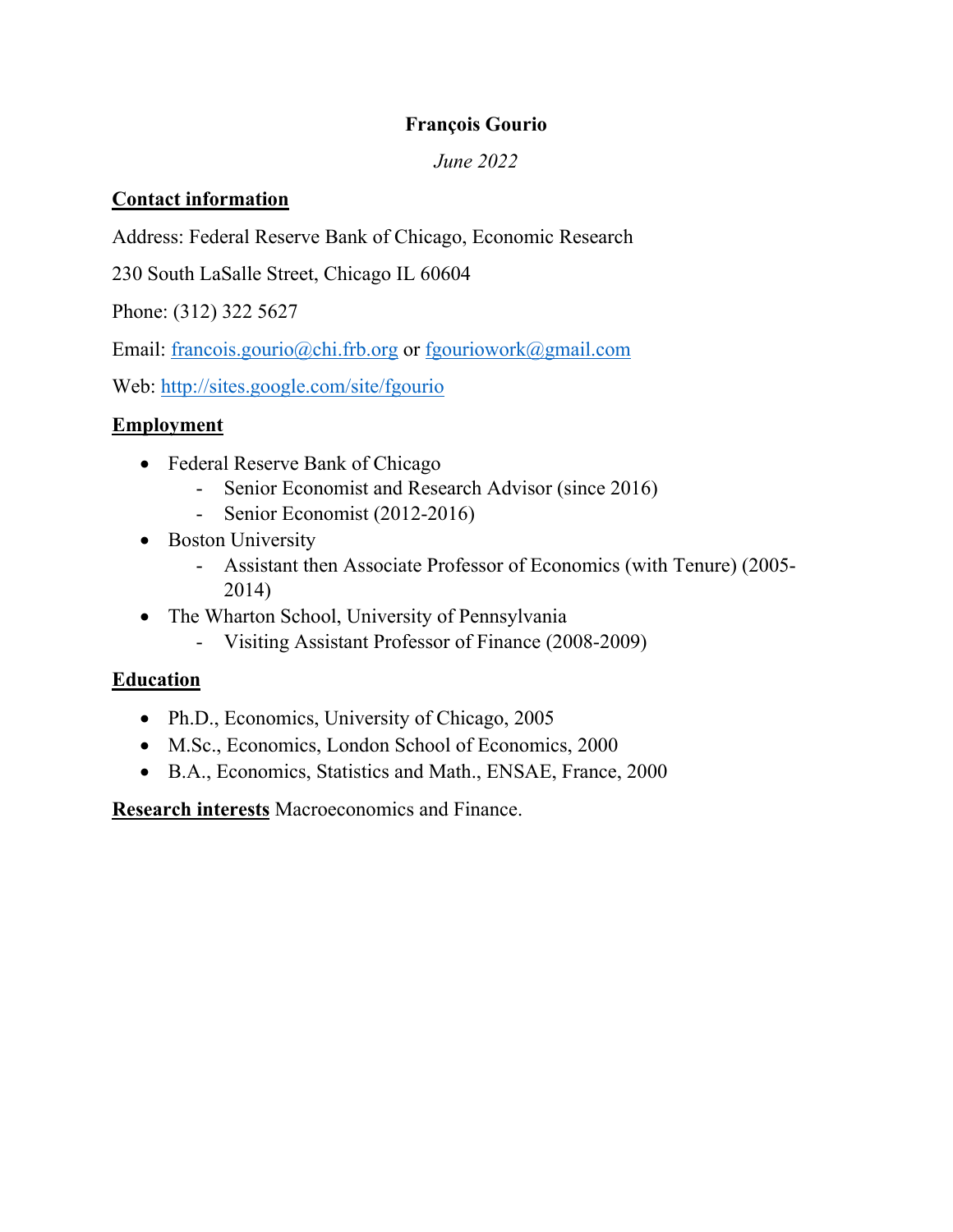### **Publications in Refereed Academic Journals**

- 1. "Investment spikes: new facts and a general equilibrium exploration" (with Anil K Kashyap), Journal of Monetary Economics, 2007, 54S1:1-22.
- 2. "Time series predictability in the disaster model", Finance Research Letters, 2008, 5(4):191-203.
- 3. "Is there a majority to support a capital tax rate cut?", Journal of Economic Dynamics and Control, 2009, 33(6):1278-1295.
- 4. "Firm heterogeneity and the long run effect of dividend taxation" (with Jianjun Miao), American Economic Journal: Macroeconomics, 2010, 2(1):131-168.
- 5. "Transitional dynamics of dividend and capital gains tax cuts" (with Jianjun Miao), Review of Economic Dynamics, 2011, 14(2):368-383.
- 6. "Putty-clay technology and stock market volatility", Journal of Monetary Economics, 2011, 58(2):117–131.
- 7. "Disaster risk and business cycles", American Economic Review, 102(6):2734- 2766, 2012.
- 8. "International risk cycles" (with Michael Siemer and Adrien Verdelhan). Journal of International Economics, 89(2):471-484, 2013.
- 9. "Credit Risk and Disaster Risk". American Economic Journal: Macroeconomics, 5(3):1-34, 2013.
- 10. "Customer capital" (with Leena Rudanko), Review of Economic Studies, 81(3):1102-1136, 2014.
- 11. "Size-Dependent Regulations, Firm Size Distribution, and Reallocation" (with Nicolas Roys), Quantitative Economics, 5(2):377-416, 2014.
- 12. "Risk Management for Monetary Policy Near the Zero Lower Bound" (with Charles Evans, Jonas Fisher, and Spencer Krane), Brookings Papers on Economic Activity, Spring 2015:141-196.
- 13. "The Tradeoffs in leaning against the wind" (with Anil K Kashyap and Jae W. Sim), IMF Economic Review, 66:pp70–115 (2018).
- 14. "The Cross Section of Labor Leverage and Equity Returns" (with Andres Donangeles, Matthias Kehrig, and Miguel Palacio), Journal of Financial Economics, 2019, 132(2): pp 497-518.
- 15. "Accounting for Macrofinance Trends: Market Power, Intangible and Risk Premia", Brookings Papers on Economic Activity, Fall 2018 volume, pp147-223.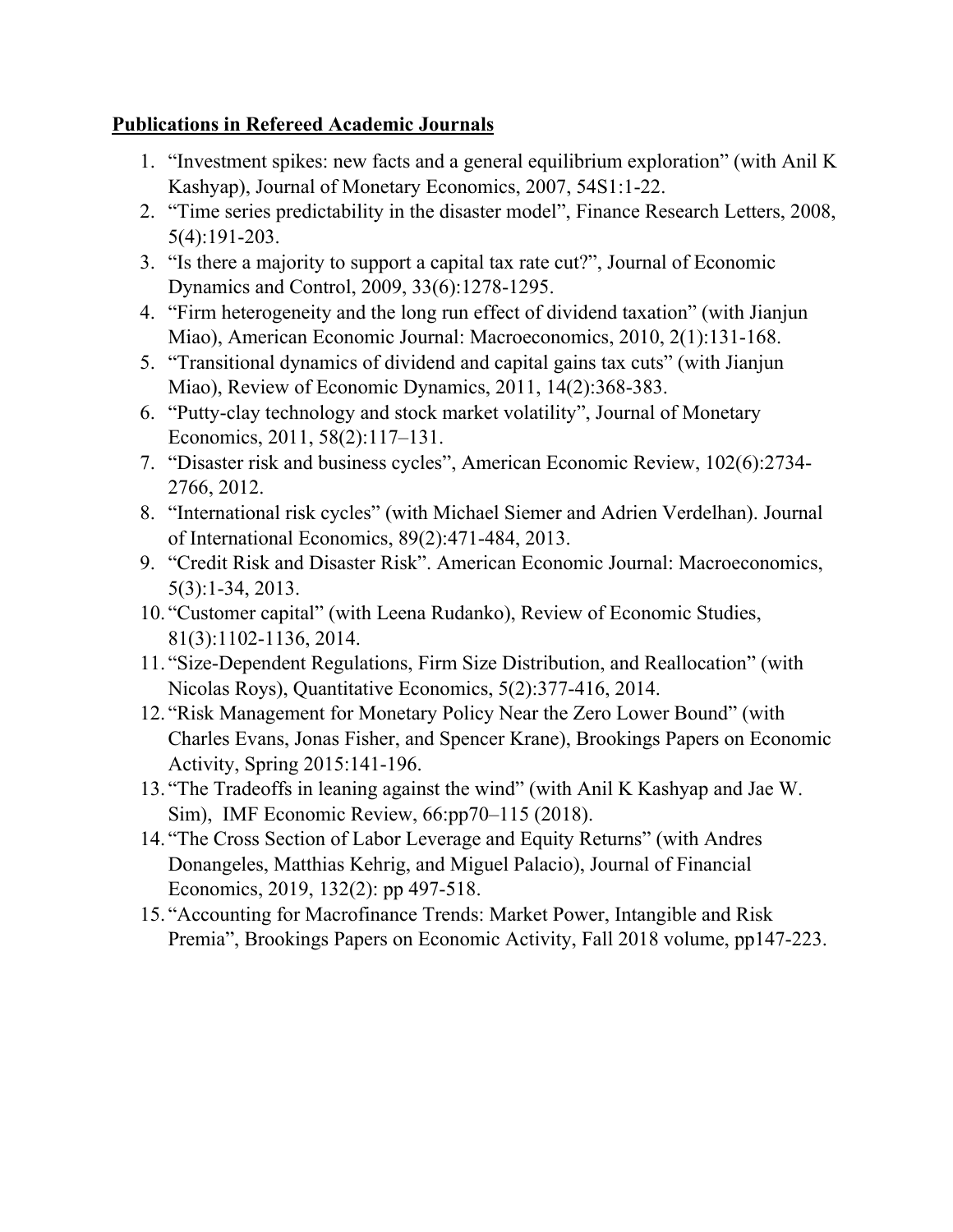### **Publications in non-refereed Journals and published discussions**

- 1. "Disasters and recoveries", American Economic Review, Papers & Proceedings, 2008, 98(2):68-73.
- 2. "Does Intangible Capital Explain the cyclical movements in the Labor wedge?" (with Leena Rudanko), American Economic Review, Papers & Proceedings, May 2014, 104(5):183-188.
- 3. "What is the economic impact of the slowdown in new business formation?" (with Todd Messer and Michael Siemer), Chicago Fed Letter, September 2014 (issue 326)
- 4. Discussion of "Uncertainty, Investment & Managerial Incentives" by Glover and Levine, Carnegie-Rochester conference, Journal of Monetary Economics, 69(1):138-142.
- 5. "The effect of winter weather on US economic activity" (with Justin Bloesch), Economic Perspectives (Federal Reserve Bank of Chicago publication)
- 6. "The effect of weather on First-Quarter GDP", Chicago Fed Letter, August 2015 (issue 341)
- 7. "Recent trends in capital accumulation and implications for investment", (with Thomas Klier), Chicago Fed Letter, September 2015 (issue 344)
- 8. "Entry shocks and state-level dynamics", with Todd Messer and Michael Siemer, American Economic Review, Papers and Proceedings, 106(5):214-218, May 2016.
- 9. "Changes in the Risk-Management Environment for Monetary Policy", with Jonas Fisher and Spencer Krane, Chicago Fed Letter, March 2017 (issue 377)
- 10.Discussion of "Macroprudential Policy under Uncertainty", by Saleem Bahaj and Angus Foulis, International Journal of Central Banking, 2017
- 11.Discussion of "The Tail that Keeps the Riskless Rate Low" by Julian Kozlowski, Laura Veldkamp, Venky Venkateswaran, NBER Macroeconomics Annual 2018
- 12. "Seasonal and Business Cycles of US Employment", with Menelik Geremew, Economic Perspectives, Federal Reserve Bank of Chicago, 2018.
- 13. "What is Driving the Return Spread Between "Safe" and "Risky" Assets?", with Emmanuel Farhi, Chicago Fed Letter, June 2019 (issue 416)
- 14. "Has Business Fixed Investment Really Been Unusually Low?", Chicago Fed Letter, July 2019 (issue 418)
- 15. "Financial Positions of US Public Corporations" (with Nicolas Crouzet); 5 blog posts, 2020
- 16.Discussion of "Monetary policy, customer capital, and market power" by Morlacco and Zeke, Journal of Monetary Economics, Volume 121, July 2021, Pages 135-138
- 17. "Financial Stability Considerations for Monetary Policy: Theoretical Mechanisms", Fed working paper, with Ajello, Boyarchenko & Tamballoti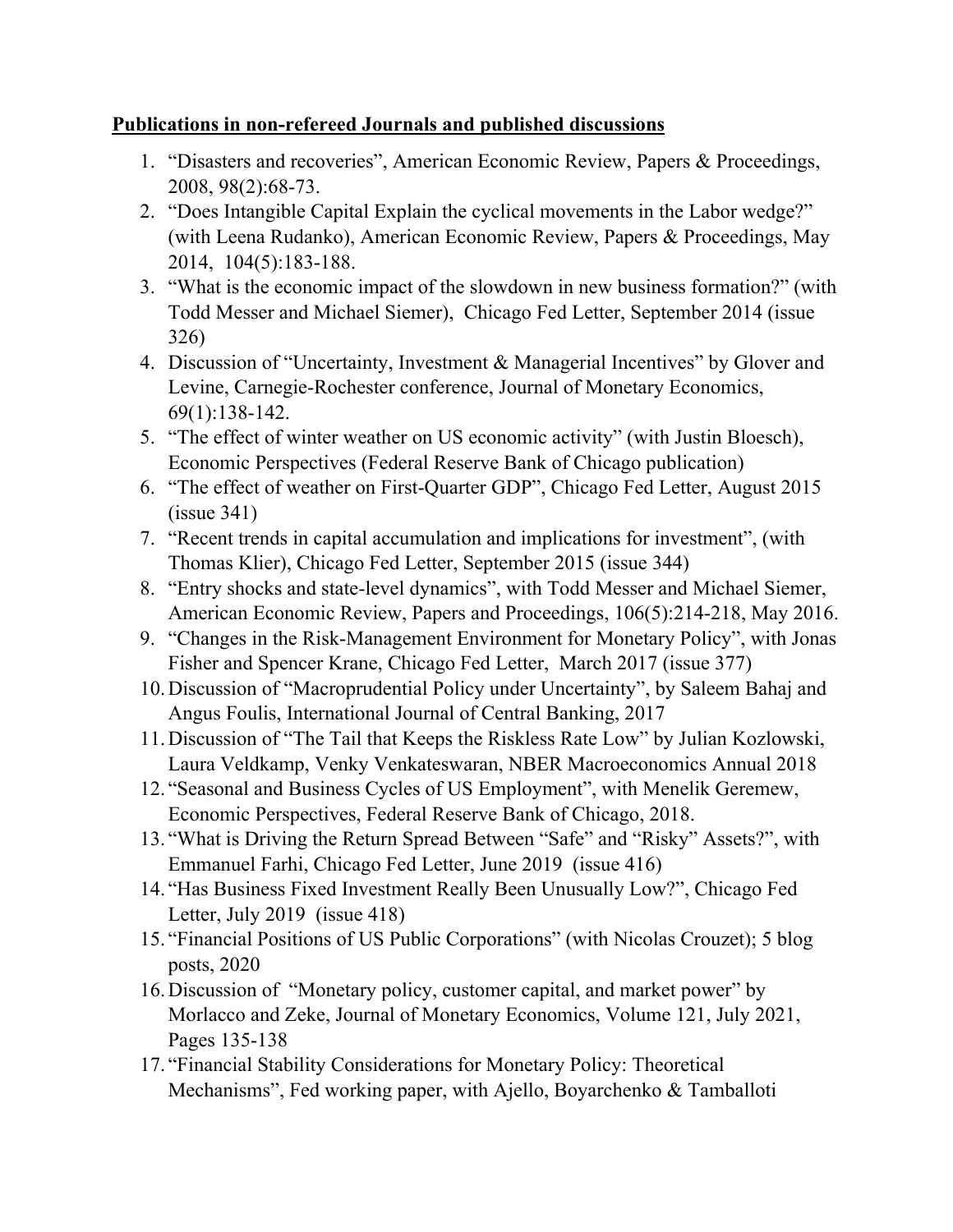### **Working papers (available on web site)**

- 1. "Risk Premia at the Zero Lower Bound: a macroeconomic interpretation" (with Phuong Ngo)
- 2. "Adaptation and the cost of rising temperature for the U.S. economy" (with Charles Fries)
- 3. "Capital Heterogeneity and Investment Prices: How much are investment prices declining?" (with Matthew Rognlie and Thomas Holden)

## **Current Projects**

- 1. "Downward Nominal Rigidities and Time-varying Term Premium" (with Phuong Ngo)
- 2. "The Trump Tax Cuts and Corporate Investment "

# **Old Working Papers (Unpublished)**

- 1. The Marginal Worker and the Aggregate Elasticity of Labor Supply (2008) (with Pierre-Alexandre Noual)
- 2. Estimating Firm-Level Risk (2008)
- 3. Uncertainty and International Capital Flows (with Michael Siemer and Adrien Verdelhan) (2016)
- 4. Financial Distress and Endogenous Uncertainty (2014)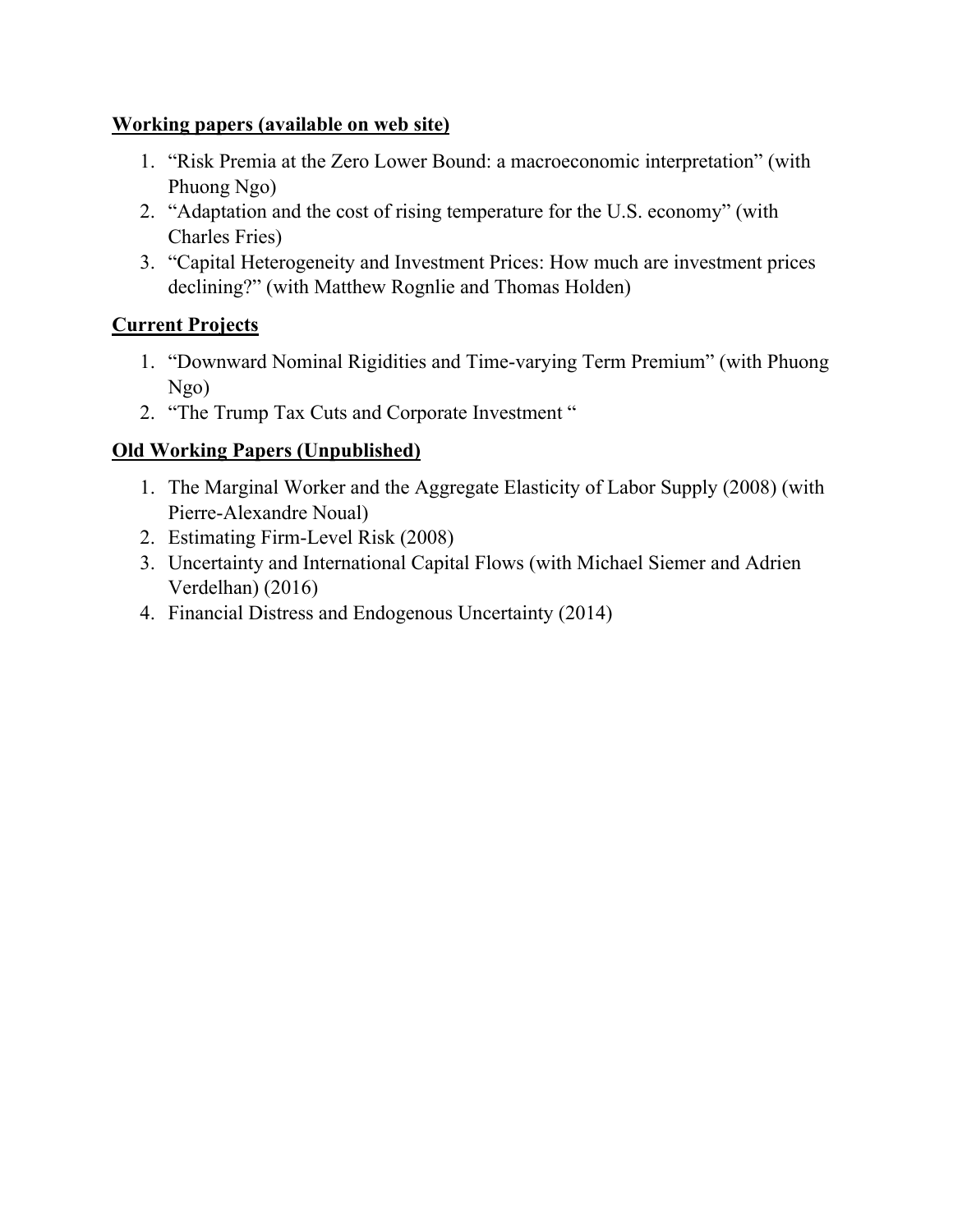#### **Presentations at seminars and conferences since 2015**

2022 – AEA, BIS, HEC Lausanne, UIC, SED, Midwest macro meetings, Brown, U Texas Dallas bschool, Barcelona Summer Economics, U of Washington

2021 – AEA, U of Toronto, U of Michigan, SED, Notre Dame, Ohio State University, Arizona State University, U of Nottingham (virtual), Hitotsubashi U (virtual).

2020 – (All virtual) Fed Board, Econometric Society World Congress, Fed system macro conference, Boston College, Midwest Finance Association.

2019 - FRB St Louis, Wharton, Banque de France, UC Santa Barbara, Salento Macro meetings

2018 - Arizona State, FRB Minneapolis, Copenhague REStud reunion, Brookings conference, NBER Summer Institute (Capital Markets), CEPR asset prices & macro; FRB San Francisco Conference; EME conference in Paris.

2015-2017 - Duke; U of Montreal; FRB Boston; USC; Luxembourg school of Economics; ECB; Univ of Paris Dauphine; SED (Edinburgh); Society for Advances in Economic Theory; Midwest Finance Association; Fed Macro system conference; Philadelphia Fed and Drexel conference on Credit; Conference on complexity and economics at Paris School of Economics; U of Virginia business school; U of British Columbia; Southern Economic Association conference; AEA meetings; Federal Reserve Board of Governors; EEA annual meetings (invited session); SED (Toulouse); CEPR asset pricing; Chicago Booth; NBER SI macro-finance; Ban k of France conference; Annual Research conference of IMF; Bank of Canada; Central Bank of Chile and Catholic University in Chile; Ohio State University; Vanderbilt University; LBS; LSE; IMF; NYU Abu Dhabi; Amsterdam; Cologne; HEC Paris; Rome EIEF; Washington U in Saint-Louis; Paris conference on uncertainty and macro ; UIUC Champaign (Finance); UC San Diego; Society of Economic Dynamics; NBER Summer Institute (International Finance); Conference at BI business school on production-based asset pricing (Oslo, Norway)

### **Discussions (post 2015)**

- 1. "Financial Stability and Optimal Interest-Rate Policy", by Ajello, Laubach, Lopez-Salido, & Nakata, Midwest Finance Association, 2015
- 2. "Repo Runs and the Bankruptcy Code", by Jun Kyung Auh and Suresh Sundaresan, RFS Cavalcade, 2015
- 3. "Startups and Creative Destruction over the Business Cycle: Evidence from Germany, the U.K. and the U.S.", by Peter Sedlacek and Vincent Sterk, AEA 2016.
- 4. "The correlation of oil and equity prices: the role of the ZLB", by Datta, Johannsen, Kwon and Vigfusson, Fed system conference, Cincinatti October 2016.
- 5. "Macroprudential Policy under Uncertainty", by Saleem Bahaj and Angus Foulis, IJCB conference at San Francisco Fed, November 2016
- 6. "Financial Frictions and Employment during the Great Depression" (Efraim , Benmelech, Carola Frydman, Dimitris Papanikolaou), Conference at FRB Chicago on Lessons from the Financial Crisis, December 2016
- 7. ""Equilibrium Yield Curves and the Interest Rate Lower Bound", Taisuke Nakata and Hiroatsu Tanaka, Fed Day-ahead conference, January 2017.
- 8. "Why are Big Banks Getting Bigger?", by Ricardo T. Fernholz and Christoffer Koch, AEA 2017
- 9. "Uncertainty shocks as second moment news shocks", by David Berger, Ian Dew-Becker and Stefano Giglio, Midwest Finance Association, March 2017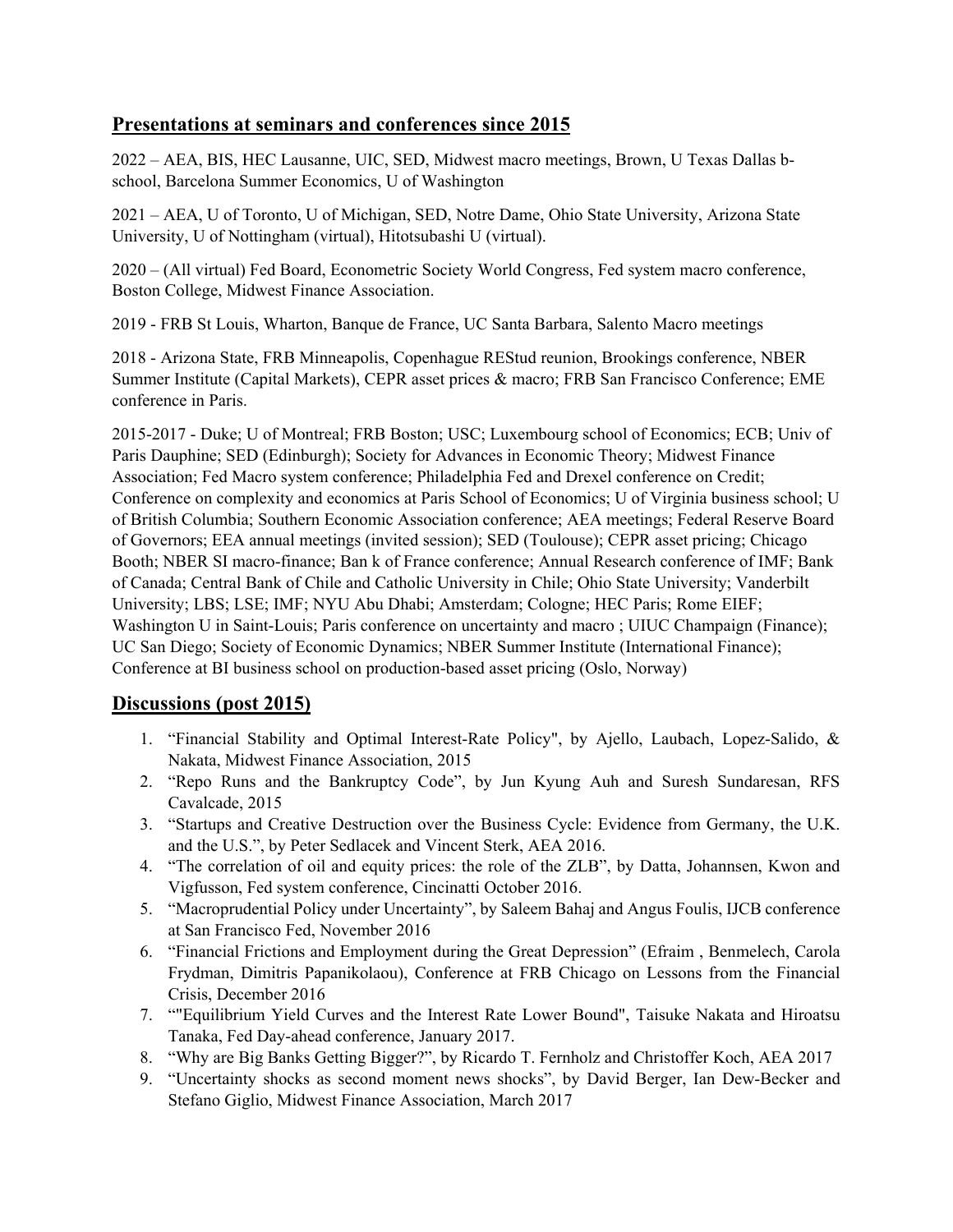- 10. "Show me the me money: the monetary policy risk premium", by Ozdagli and Velikov, Midwest Finance Association, March 2017
- 11. "Cyclical dispersion in expected defaults", Joao Gomes, Marco Grotteria and Jessica Wachter, NBER Summer Institute Asset Pricing meeting, 2017
- 12. "The Tail that Keeps the Riskless Rate Low" by Julian Kozlowski, Laura Veldkamp, Venky Venkateswaran, NBER Macroeconomics annual 2018.
- 13. "Foreign investment of US multinationals: the effect of tax policy and agency conflicts, Jim Albertus, Brent Glover and Oliver Levine. LAEF, Santa Barbara, 2018.
- 14. "Foreseen Risks", Joao Gomes, Marco Grotteria and Jessica Wachter, RFS conference in Nassau, 2019.
- 15. "Diverging Trends in National and Local Concentration", Esteban Rossi-Hansberg, Pierre Sarte, and Nicolas Trachter, March 2019 FRB San Francisco conference.
- 16. "Uncertainty in Real Business Cycle Models", Jesus Fernandez-Villaverde, Pablo Gerron-Quintana, April 2019 Frontier of Business Cycles Anniversary
- 17. "The Origins and Effects of Uncertainty", Francesco Bianchi, Howard Kung, Mikhail Tirskikh, FARFE conference in honor of Ravi Bansal and Amiar Yaron, October 2019.
- 18. "Q: Risk, Rents or Growth", by Corhay, Kung and Schmid, Cavalcade May 2020.
- 19. "Sovereign Default and the Decline in Interest Rates, by Miller, Paron and Wachter", NBER SI 2020
- 20. "Macroeconomic Outcomes in Disaster-Prone Economies", by Cantelmo, Melina and Papageorgiou, IMF ARC conference November 2020.
- 21. "Monetary Policy, Customer Capital, and Market Power", by Morlacco and Zeke, Carnegie-Mellon Macro-Finance conference November 2020.
- 22. "Human Capitalists", by Andrea Eisfeldt, Mindy Xiaolan, Antonio Falato, AEA 2021.
- 23. "The Financial Origins of the Rise and Fall of American Inflation" by, Itamar Drechsler, Alexi Savov, Philipp Schnabl, AEA 2021.
- 24. "The Expectations Channel of Climate Change: Implications for Monetary Policy", by Schoenle et al., Annual Research conference of National Bank of Ukraine, 2021
- 25. "The Causal Impact of Macroeconomic Uncertainty on Expected Returns", by Aditya Chaudhry, AFA 2022
- 26. "Taxes Depress Corporate Borrowing: Evidence from Private Firms" by Ivanov, Pettit, and Whited, AFA 2022
- 27. "The Risk of Safe Assets", by Liu, Schmid and Yaron, Finance Down Under, 2022
- 28. "Monetary Policy and Endogenous Financial Crises", by Boissay, Collard, Gali & Manea, NBER ME, March 2022.

#### **Service to the Profession**

- 1. Co-founder and board member, Macro-Finance Society, 2012-2018, See https://macrofinancesociety.org/
- 2. Associate Editor, Journal of Monetary Economics, 2009-2016
- 3. Associate Editor, Journal of Money, Credit and Banking, July 2011-2016
- 4. Program committee, European Economic Association, 2013, 2014, 2016
- 5. Program committee, World Congress, Econometric Society, 2015
- 6. Program committee, Society of Economic Dynamics, Montreal 2010 and Gent 2011.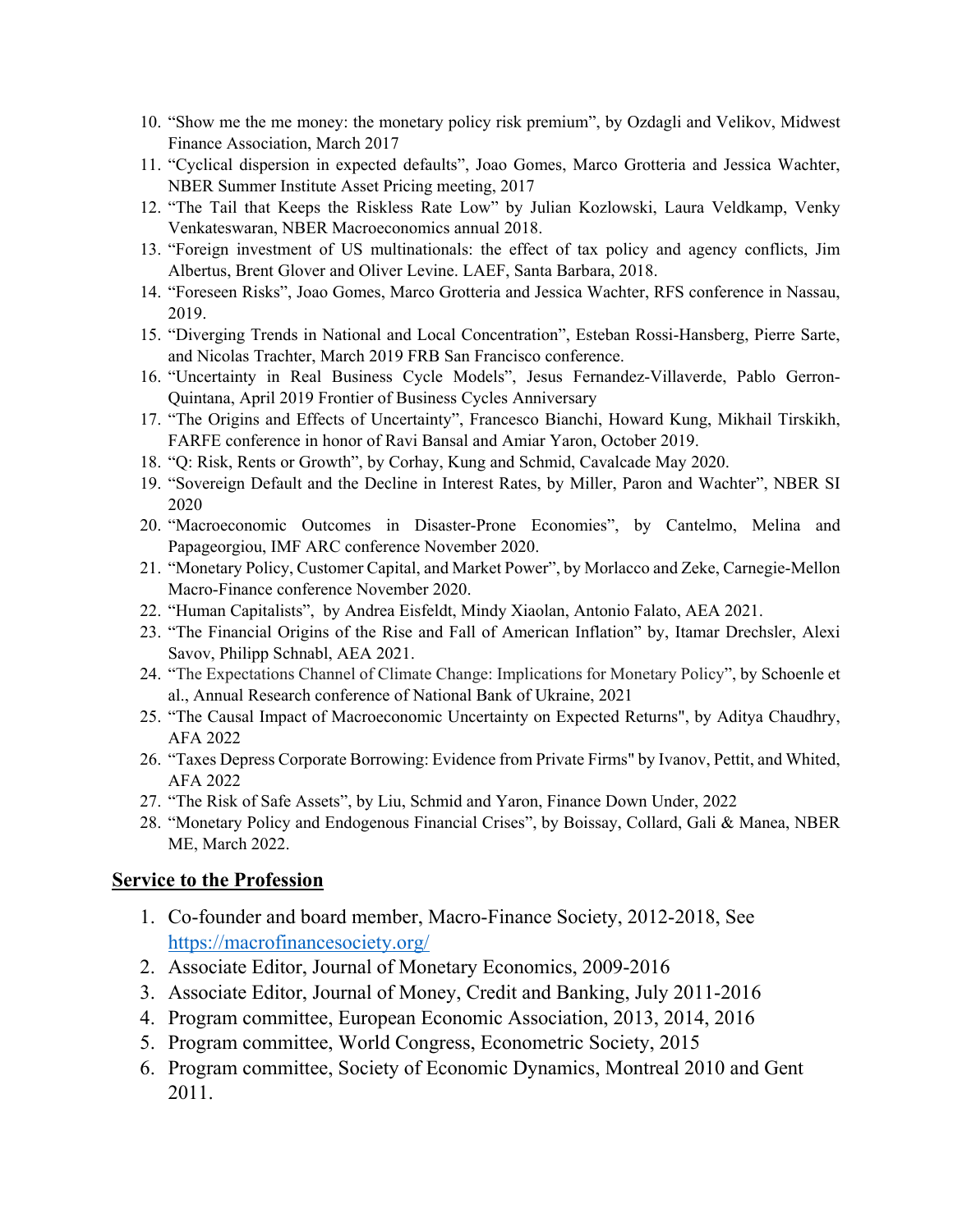- 7. Program committee, Cavalcade, 2019 (?), 2022
- 8. Co-organization of three Macro-Finance Workshops (2014, 2016, 2017)
- 9. Co-organization of four conferences on "linkages between macroeconomics and finance": Nov 12-13, 2010; Oct 28-29, 2011, Nov 30-Dec 1, 2012, Oct 4-5, 2013(joint with the Federal Reserve Bank of Boston). See http://www.bostonfed.org/macrofinance/
- 10.Reviewer for American Economic Review, Journal of Political Economy, Quarterly Journal of Economics, Review of Economic Studies, Econometrica, Journal of Monetary Economics, American Economic Journal: Macroeconomics, Journal of Finance, National Science Foundation, etc.

## **Fellowships & Prizes**

- 1. AEJ: Macroeconomics Best Paper Prize, 2015
- 2. Presidential Award for Excellence, Federal Reserve Bank of Chicago, 2015
- 1. Exceptional contribution in reviewing, The Economic Journal, 2015
- 2. Excellence in Refereeing Award, American Economic Review, 2013, 2016, 2017
- 3. Excellence in Refereeing Award, Quarterly Journal of Economics, 2012
- 4. Excellence in Refereeing Award, Review of Economic Studies, 2017, 2018
- 5. "Advisor of the year" award voted by the BU PhD students in economics, 2011.
- 6. Faculty Research Fellow, NBER, 2009-2014 (Terminated when resigned from Boston University as Federal Reserve System employees cannot be NBER fellows.)
- 7. ECB Lamfallussy fellowship, 2011.

# **Grants**

- 1. NSF grant: "Customer Capital: Theory and Evidence" (joint with Leena Rudanko), SES-1024739 (\$227,578), 9-1-2010 to 8-31-2012.
- 2. NSF grant: "Time-Varying Risk of Disaster, Time-varying Risk Premia, and Macroeconomic Dynamics", SES-0922600 (\$182,442), 9-1-2009 to 8-31-2011.

# **Media mentions (selected)**

- 1. Paper on Risk Management and Monetary Policy cited in speeches by Janet Yellen, John Williams, Andy Haldane, Lael Brainard, James Powell
- 2. Paper on Firm Entry cited in speeches by Janet Yellen, Stan Fischer
- 3. Paper on Leaning against the wind cited in speeches by Randy Quarles, Lael Brainard
- 4. Paper on Weather and Climate change cited in speech by Lael Brainard
- 5. Published article in Les Echos, 9-11-2014, « Une réforme des seuils sociaux n'aura que peu d'effets sur l'emploi » (with Nicolas Roys)